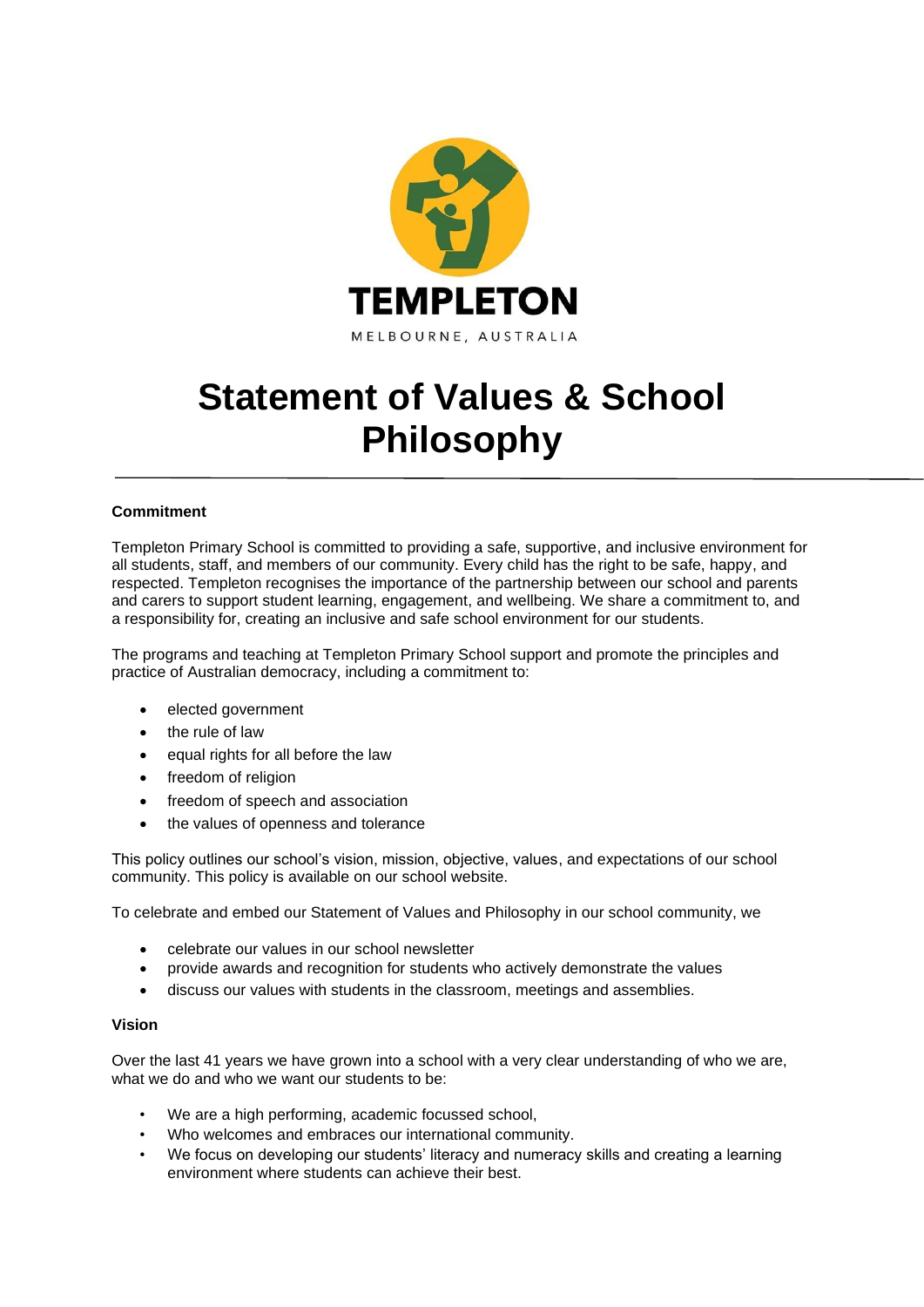- We balance our academic focus by immersing our students in a broad and well balance curriculum that allows our students to release their talents in many varied ways.
- We endeavour to develop independent learners,
- Who grow into successful, well-balanced citizens who exhibit the characteristics of our student profile:

Knowledgeable **Communicators** Balanced **Confident** Risk-takers **Caring Integrity Reflective**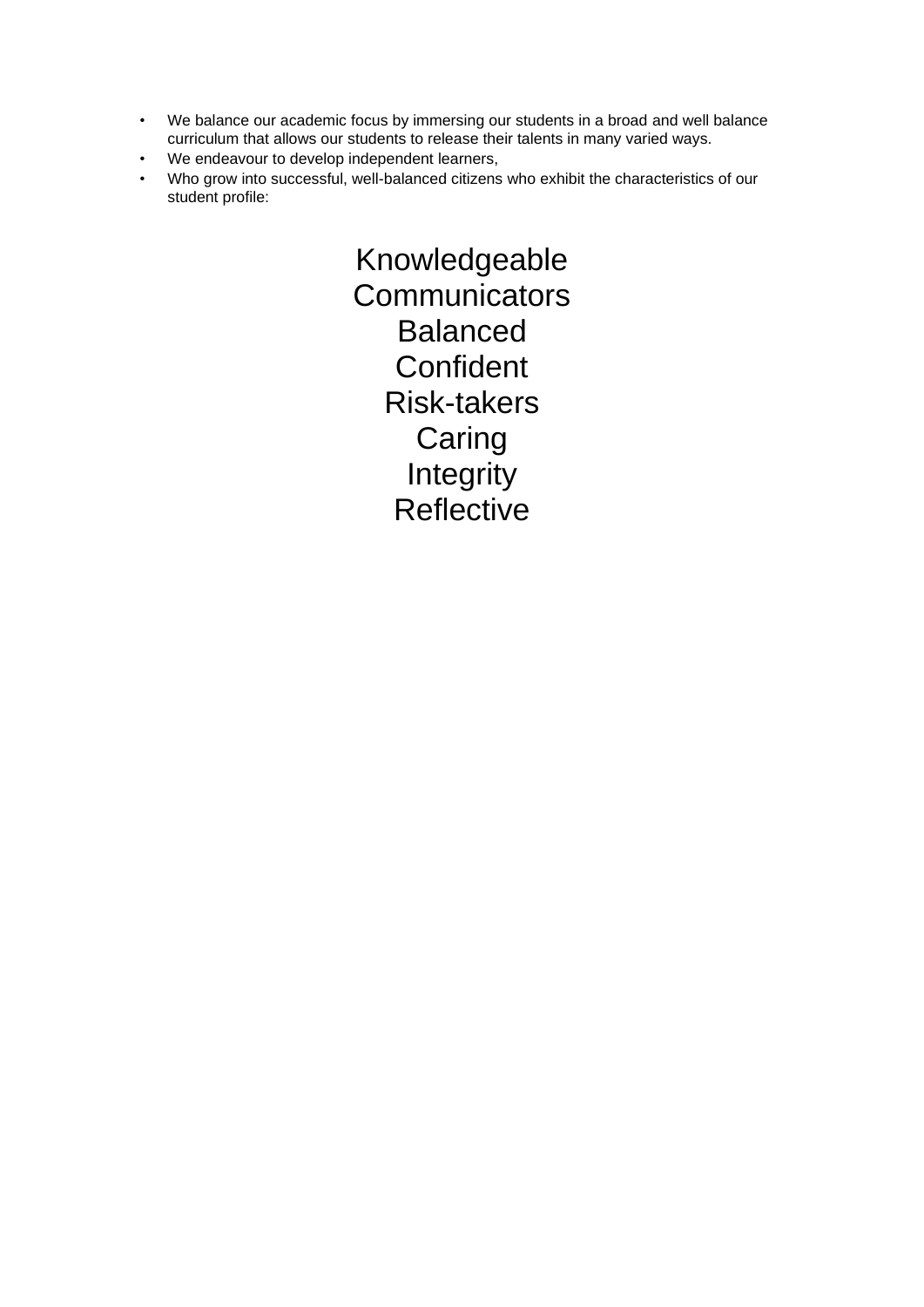### **Mission**

To lay a FOUNDATION for every child on which all future learning can be built on.

To develop a strong and meaningful RELATIONSHIP between children, staff and parents.

To maintain high EXPECTATIONS for the academic development of all children under our care.

To create an active and purposeful learning ENVIRONMENT to help children reach their full potential.

To MODEL in our students the positive behaviour and values we all believe in.

To utilise all aspects of DATA to guide our planning and practice.

#### **Statement of Values**

Templeton Primary School recognises the importance of the partnership between schools and parents to support student learning, engagement and wellbeing. We share a commitment to, and a responsibility for ensuring inclusive safe and orderly environments for children and young people. We adhere to democratic principles, the rule of law, equal rights for all, freedom of religion, freedom of speech and association, and the values of openness and tolerance.

This Statement of Values sets out our behavioural expectations of all members in this school community, including the Principal, all school staff, parents, students and visitors. It respects the diversity of individuals in our school community and addresses the shared responsibilities of all members in building safe and respectful school communities.

Discrimination, sexual and other forms of harassment, bullying, violence. aggression and threatening behaviour are unacceptable and will not be tolerated in this school.

Our Statement of Values acknowledges that parents and school staff are strongly motivated to do their best for every child. Everyone has the right to differing opinions and views and to raise concerns, as long as we do this respectfully as a community working together.

#### **Core Values**

**Integrity** Fairness Responsibility Loyalty **Helpfulness** Co-operation Acceptance Respect **Friendliness Support** Care Courage **Persistence Optimistic** Self-Management **Organised** Self-Discipline

#### **Behavioural Expectations**

School leaders will:

- Work collaboratively to create a school environment where respectful and safe conduct is expected of everyone
- Behave in a manner consistent with the standards of our profession and meet core responsibilities to provide inclusive, safe and orderly environments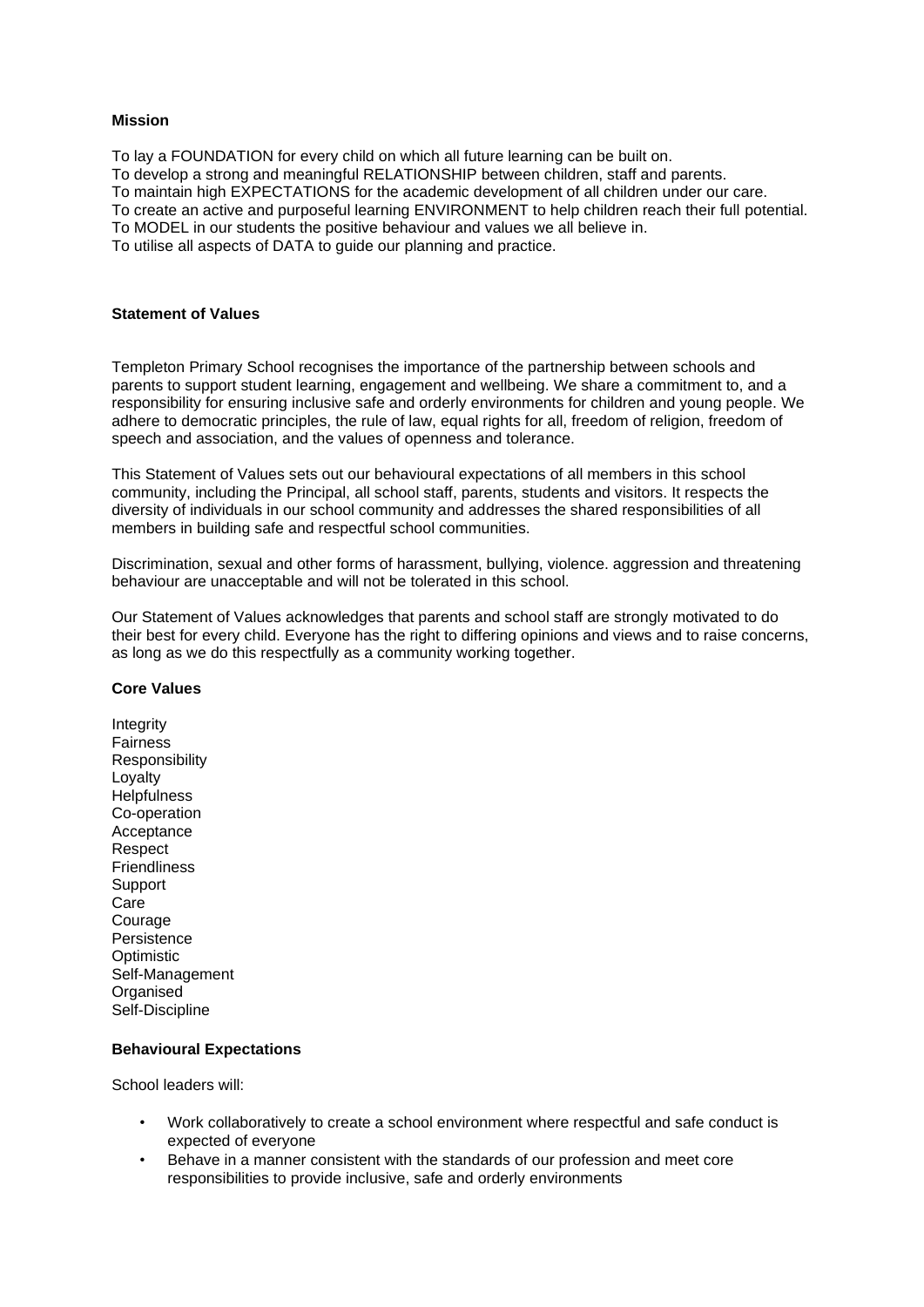- Plan, implement and monitor arrangements to ensure the care, safety, security and general wellbeing of all students in attendance at the school is protected
- Identify and support students who are or may be at risk
- Do our best to ensure every child achieves their personal and learning potential
- Work with parents to understand their child's needs and, where necessary, adapt the learning environment accordingly
- Respond appropriately when inclusive, safe or orderly behaviour is not demonstrated and implement appropriate interventions and sanctions when required
- Make known to parents the school's communication and complaints procedures
- Ask any person who is acting in an offensive or disorderly way to leave the school grounds

Teachers and staff will:

- Model positive behaviour to students consistent with the standards of our profession
- Proactively engage with parents about student outcomes
- Work with parents to understand the needs of each student and, where necessary, adapt the learning environment accordingly
- Work collaboratively with parents to improve learning and wellbeing outcomes for students with additional needs
- Communicate with the Principal and school leaders in the event we anticipate or face any tension or challenging behaviours from parents
- Treat all members of the school community with respect

Parents, Carers and Community Members will:

- Model positive behaviour to other students
- Ensure our child attends school on time, every day the school is open for instruction
- Take an interest in our child's school and learning
- Work with the school to achieve the best outcomes for our child
- Communicate constructively with the school and use expected processes and protocols when raising concerns
- Support school staff to maintain a safe learning environment for all students
- Follow the school's complaints processes if there are complaints
- Treat all school leaders, staff, students and other members of the school community with respect

Students will:

- Model positive behaviour to other students
- Comply with and model school values
- Behave in a safe and responsible manner
- Respect ourselves, other members of the school community and the school environment
- Actively participate in school
- Not disrupt the learning of others and make the most of our educational opportunities

#### **Unreasonable Behaviours**

Schools are not public places, and the Principal has the right to permit or deny entry to school grounds

Unreasonable behaviour that is demonstrated by school staff, parents, carers, students or members of our school community will not be tolerated at school, or during school activities.

Unreasonable behaviour includes:

• speaking or behaving in a rude, manipulative, aggressive or threatening way, either in person, via electronic communication or social media, or over the telephone